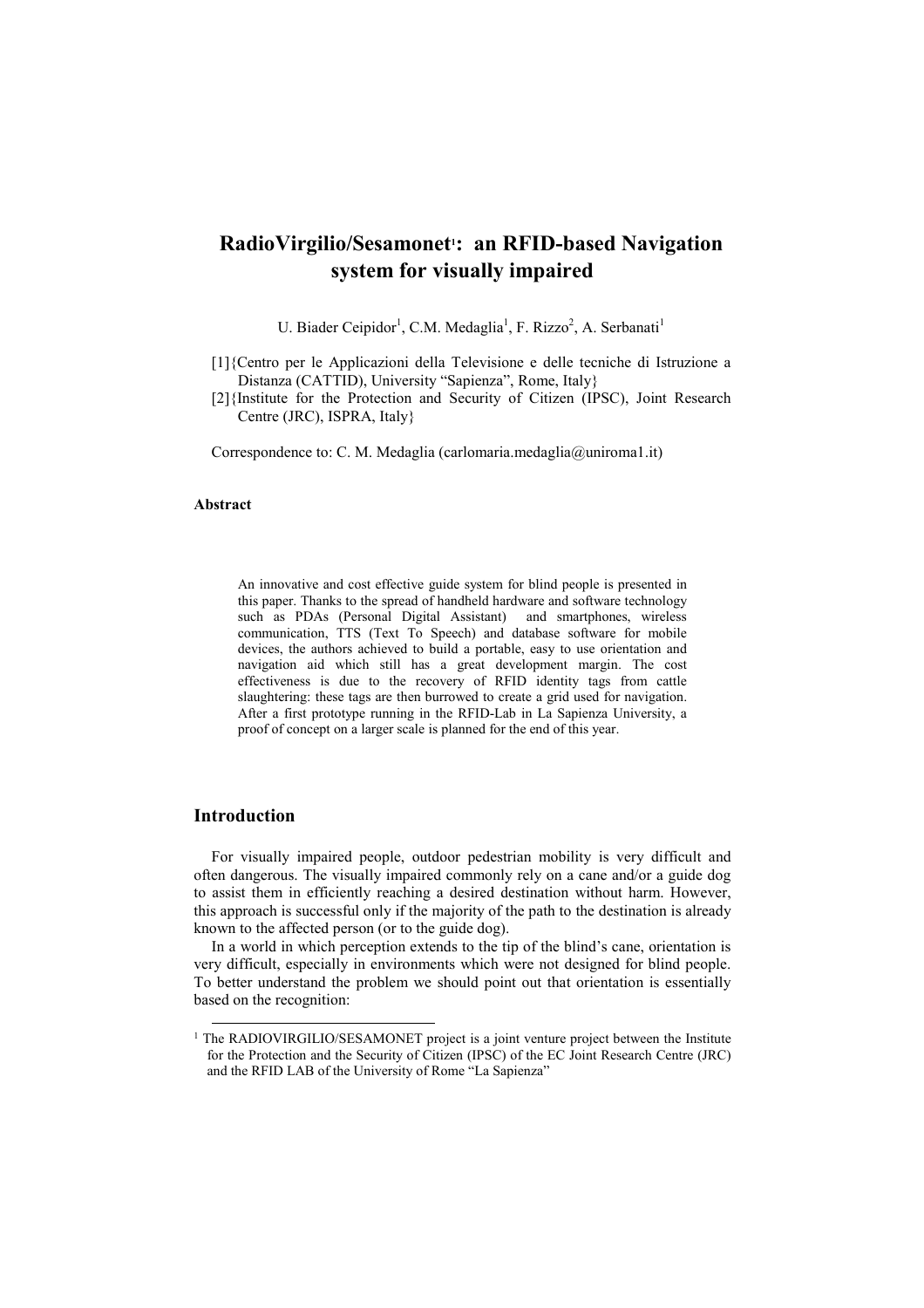- 2 **RadioVirgilio/Sesamonet : an RFID-based Navigation system for visually impaired**
- of **patterns** in previously seen areas (especially indoor or small places). This gives *absolute* orientation.
- of **buildings'** and **streets' angles** (in new outdoor places) or **wall angles (**indoor). This can provide *relative* orientation in places one has never been before.

Unfortunately, both tasks are quite difficult, sometimes even impossible, for a blind person who can sense differences in patterns with his cane only in his close proximity (and on the floor, which rarely changes from a point to another nearby point) and can't guess with good approximation the amount of degrees he turns one way or the other.

Thus, the realization of a navigation system for visually impaired or blind people represents a social challenge, focusing the attention of the most sensitive part of the scientific community. For example, Piotrowski (Piotrowski, 2003) proposed an indoor, robot assisted navigation system. In outdoor environments, applications for visually impaired people are usually GPS-based (Z. Hunaiti et. al., 2005; Pressl and Weiser, 2006). While having no infrastructural costs, they are inaccurate (at best, 2 meters accuracy) thus failing to warrant the safety of the user.

The authors tried to develop a user-friendly navigation system, capable of safely guiding visually impaired people along both indoor and outdoor marked trails.

# **General description and system overview**

The system is composed by four actors:

- The tag grid
- The handheld (and Bluetooth earpiece/headsets)
- The RFID reader cane
- The navigation data server



**Fig. 1.** RadioVirgilio/SesamoNet Architecture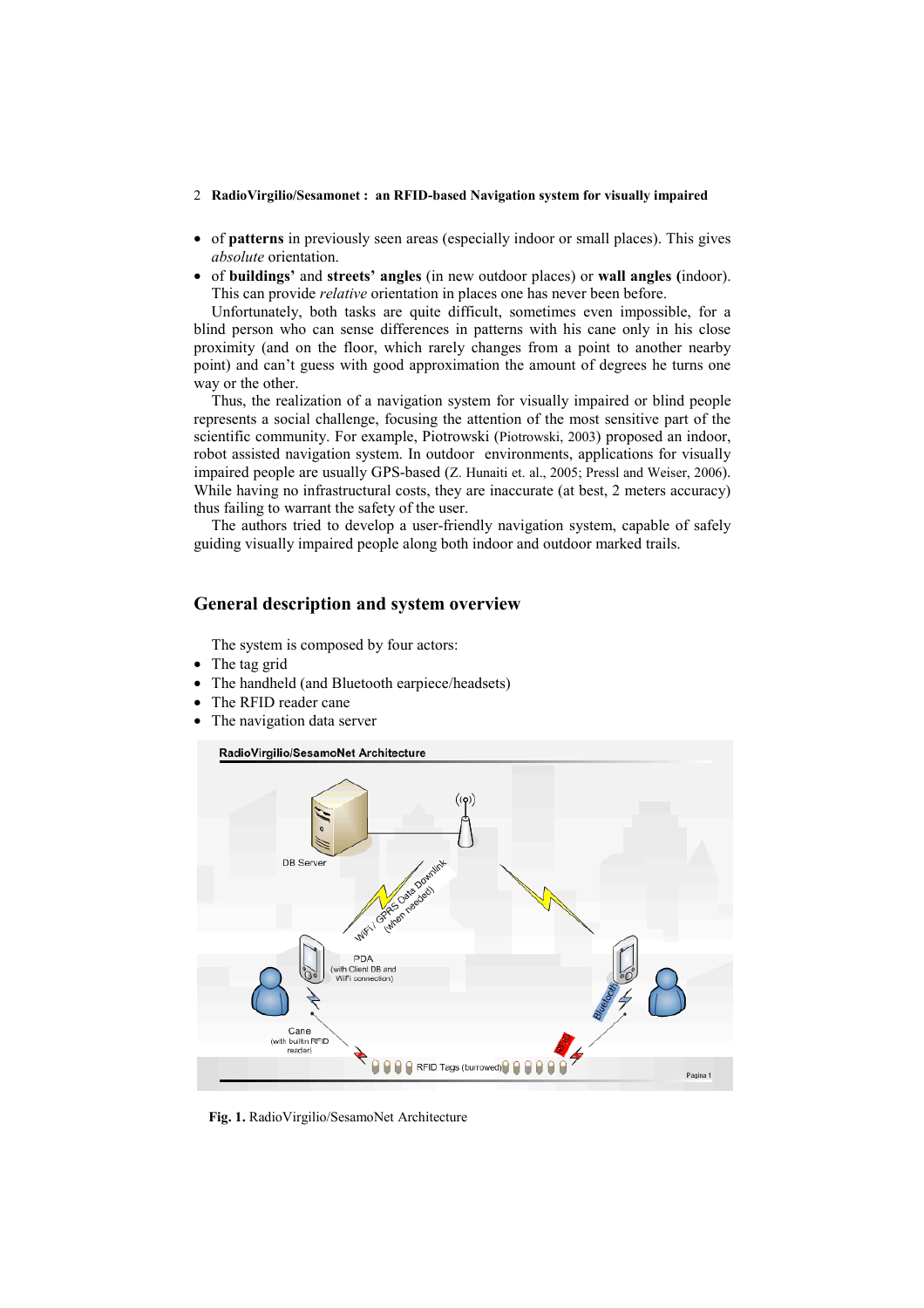#### **RadioVirgilio/Sesamonet : an RFID-based Navigation system for visually impaired** 3

As Shown in Figure 2, the reader in the cane reads the tag's ID by RFID communication. It then sends this information through a Bluetooth channel to the PDA device. The ID string and navigation data are processed and then an output is sent through another Bluetooth channel to the headsets which finally produce the audio output that is used by the visually impaired person. Navigation data can be periodically updated from a server, provided that an Internet connection<sup>2</sup> is available.

The key system in the system is the PDA, on which the SesamoNet/RadioVirgilio client software is running. Moreover, the PDA holds the client database that stores the data needed to reference the readings made by the RFID reader in the cane. The mobile device uses the tag ID string provided by the RFID reader to reference the position and deliver navigation and static environmental information. This information is sent by a text to speech software to the standard output, which can be a standard or Bluetooth headset.

This way the user can be given useful hints on whether he is going along the right path or walking away from it. He also can request a list of nearby points of interest, such as a pharmacy or a bus stop.

It is important to emphasize that the data stored on the mobile device is only a part of the whole set of available navigation data. To ensure reliable and fast reaction on mainstream mobile devices, a small memory footprint is mandatory, not only for the main program but also for the database client. Thus only the information needed to guide the impaired person in the nearby area is stored in the PDA's memory. This nearby area is called *cell*3 and is planned to extend from 40 to about 150 meters across, depending on the environment.

The system is suited for both indoor and outdoor use as the RFID tags used are very resilient to environmental stress.

The navigation software is also easy to maintain because of it's modular structure.

### **The mobile device**

Development and tests were done on mainstream device while data is stored on a Secure Digital (SD) memory card in order to ensure maximum memory availability for the SesamoNet/RadioVirgilio application.

Standard batteries provide at least three hours of continuous use while Bluetooth communication is on. To further increase battery duration, the use of 2.0 standard is auspicated for Bluetooth interfaces.

# **The tag grid**

The tag grid, by which absolute orientation is achieved, consists of LF tags burrowed into the ground at about 4cm. The tags essentially consist of a protection capsule holding a radio frequency identification transponder. These tags are used primary for animal identification but, after slaughtering, they can be recovered, reducing the cost of the transponder and possibly of the encapsulation, due to the fact

 <sup>2</sup> GPRS, WiFi, WiMax and even USB access points with synchronization software may be used <sup>3</sup> The term is directly taken from mobile TLC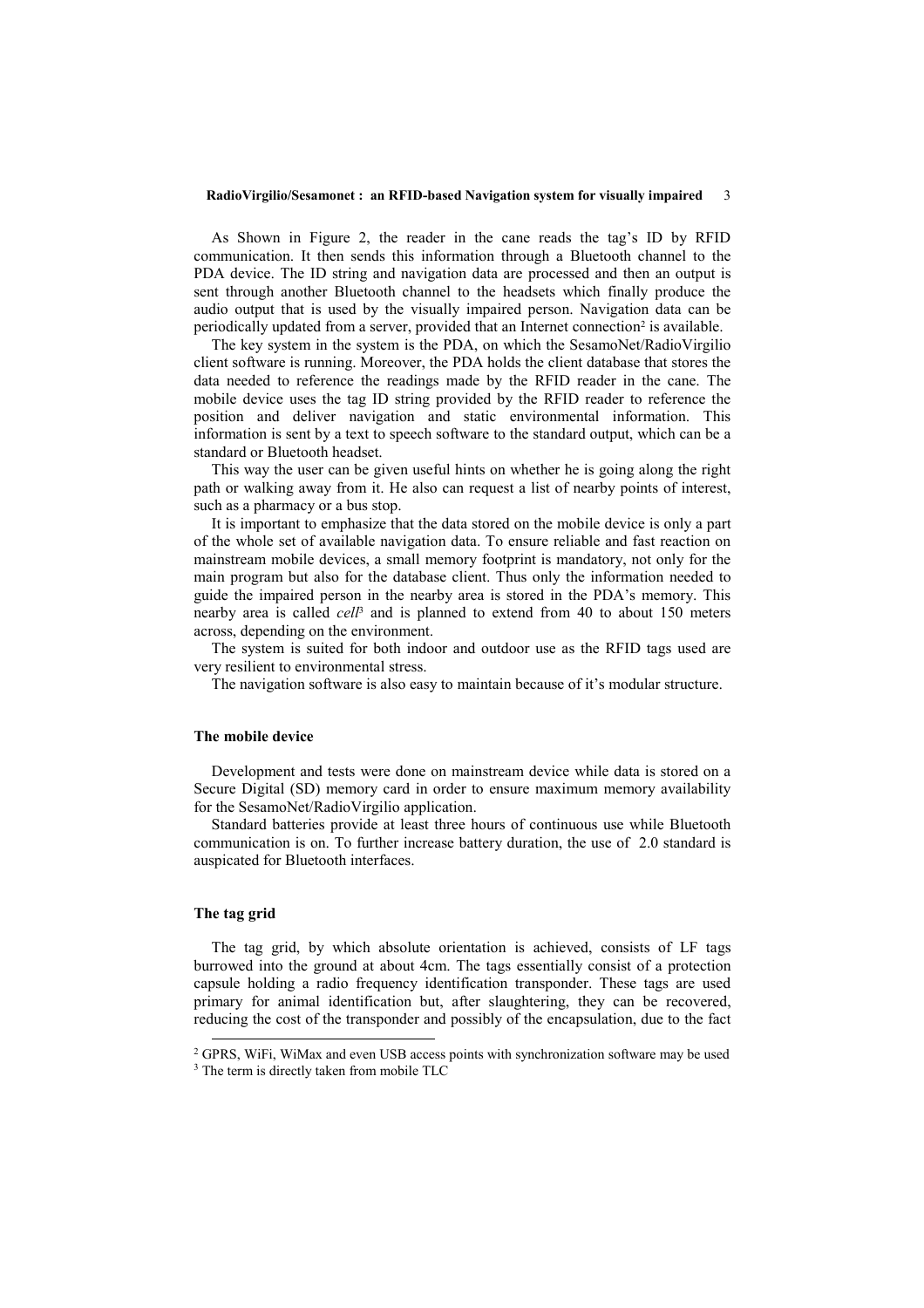#### 4 **RadioVirgilio/Sesamonet : an RFID-based Navigation system for visually impaired**

that they are already protected. In this study the 134.2 kHZ channel is used as it has minimal disturbance from interposing environment (i.e. concrete, water, etc) while still allowing a 10 cm read range.

These transponders have data and ID memory blocks. The uniqueness of the number stored in the read-only ID memory blocks is guaranteed by the European law for animals identification. The protection capsule is originally designed for use in animal identification. More specifically, in this embodiment the capsule has the form of a bolus, as described in EP 0 849 989 for use with ruminants such as cattle. Since RFID tags are available at low cost, the packaging of the latter has become a significant cost factor. The reuse of such animal identification tags significantly reduces prime cost of encapsulated transponders.

Also note that this system is useful for mapping both indoor and outdoor areas. While the secondary information delivered is of different type (shops or bus stops outdoor, office names indoor), the navigation and core processes are identical.

The navigation system is net based: paths are associated to lines while intersections to nodes. Paths are stripes of ground upon which a visually impaired people should feel safe to step. They are either delimited by tag lines acting as borders or evolve around a central line of tags, according to environmental dictated requirements.

In a city, for example, when walking alone, blind people usually follow the walls of buildings which are a trustworthy aid. In this case we use only one tag per cross section and will tell the user he has a wall he can use as primary guide on one side.

In an open area, such as a park, we advise the use of two or three tags per cross section to boost chances of finding again the trail if the user steps outside it. More tags per cross section can also be used to create redundancy when a fail-safe system is needed or failure is expected due to exceptional environment stress (i.e. hazardous areas, crossings, etc).

Thus a path's cross section can be made by one, two or even three tags, while distance between nearby cross section may vary from 40 to 100 centimetres.

# **RFID reader cane**

The RFID antenna is custom made and placed inside the far end of a white plastic cane, similar in shape to the usual blind's cane. In this way, the visually impaired is not bound to use this technology, and can always use the stick in the usual way. The other end holds the RFID controller, the Bluetooth interface and the batteries. The reader may be set to operate either in continuous or on demand read mode.

#### **Navigation data server**

The data server holds the database containing all the information that is used for navigation: tag position, tag sequence and all kind of environmental information. All data is organized in geographic cells. The server also has an interface for client data synchronization so the device can download up to date data when approaching a cell.

In this way, any update (due to remapping, work in progress along the path, or environment information changes) is readily transmitted to the client application.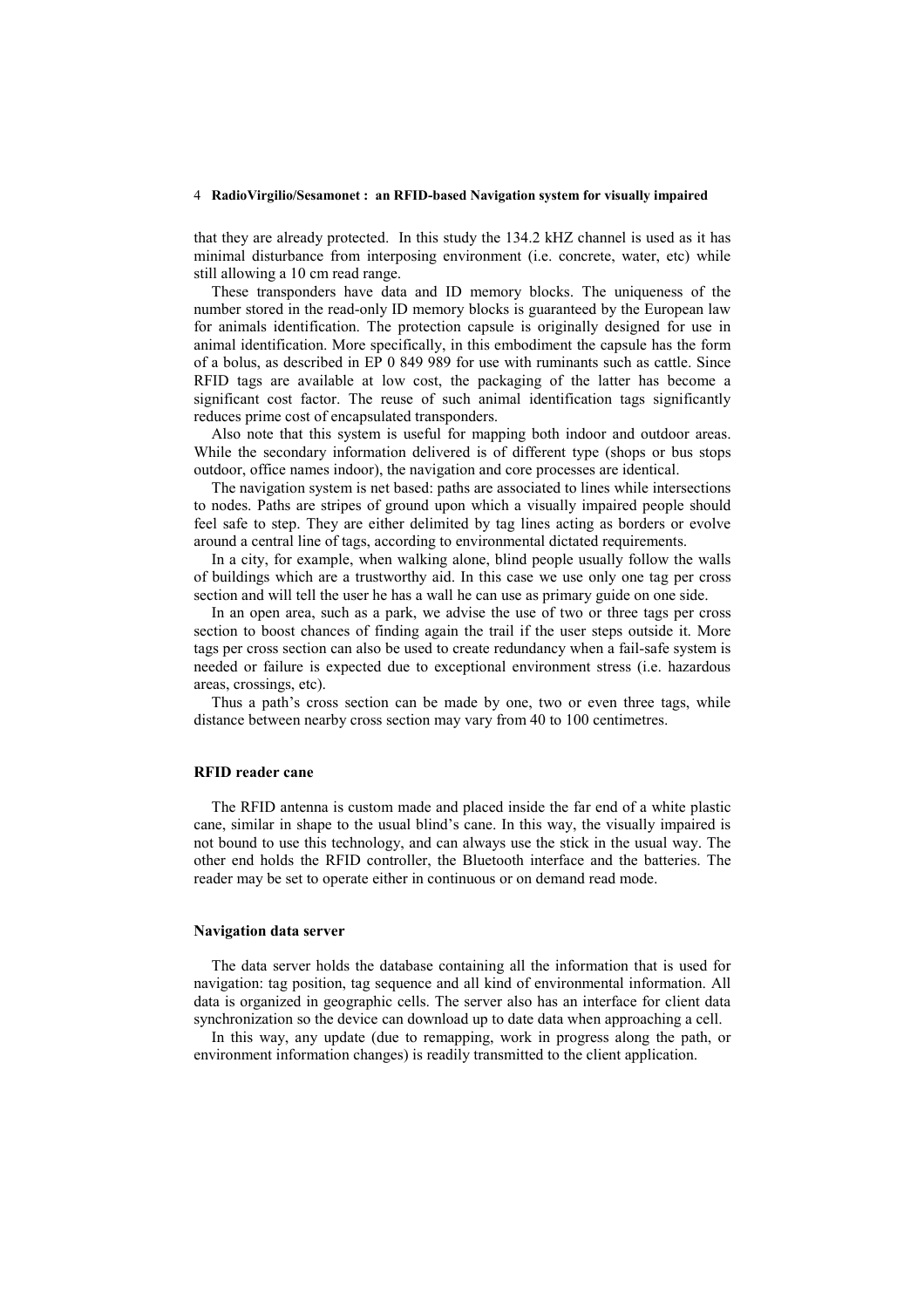#### **SesamoNet software**

The software under development is based on Microsoft .Net architecture and can be divided in separated modules:

- Bluetooth cane Connection Manager: keeps a Bluetooth connection channel open between the RFID reader and the PDA for tag ID string transmission. The user will never need to use the Bluetooth interface as it is completely software-managed
- Navigation Data Interface: it's task is to retrieve a cell's data from the navigation data server to a local database, extract subcell datasets and provide Navigation Logic with all the accessory data associated to a tag's ID
- Navigation Logic: this is the core process and it is used to
	- − Check whether the direction is right and not reverted
	- − Inform the user whether he is probing the tag on the right (left) hand side<sup>4</sup>



**Fig.2.** Sesamonet/ RadioVirgilio Data workflow

- − Eventually send a text string containing more complex navigation or environmental information to the TTS component
- Text to Speech Software<sup>5</sup>: translates the text string submitted by the Navigation Logic to a spoken words audio stream that is the true output.

## **Acknowledgements**

The authors would like to thank their partners for their appreciated cooperation: Oracle Italia for providing the server infrastructure and HiPro srl for prototyping the

 <sup>4</sup> Because a sweep of the cane usually evolves in an arc in front of the user and it takes about one second, this means that, as one can probe up to three tags while drawing a single arc, there have to be three outputs in a second's time. Thus we decided that a spoken message is not suitable (too long) and we instead used tones for the three main (and more frequent) navigation outputs.<br><sup>5</sup> Plans are that this module will be further developed into a full fledged input/output user

interface, probably including an Automated Speech Recognition (ASR) software